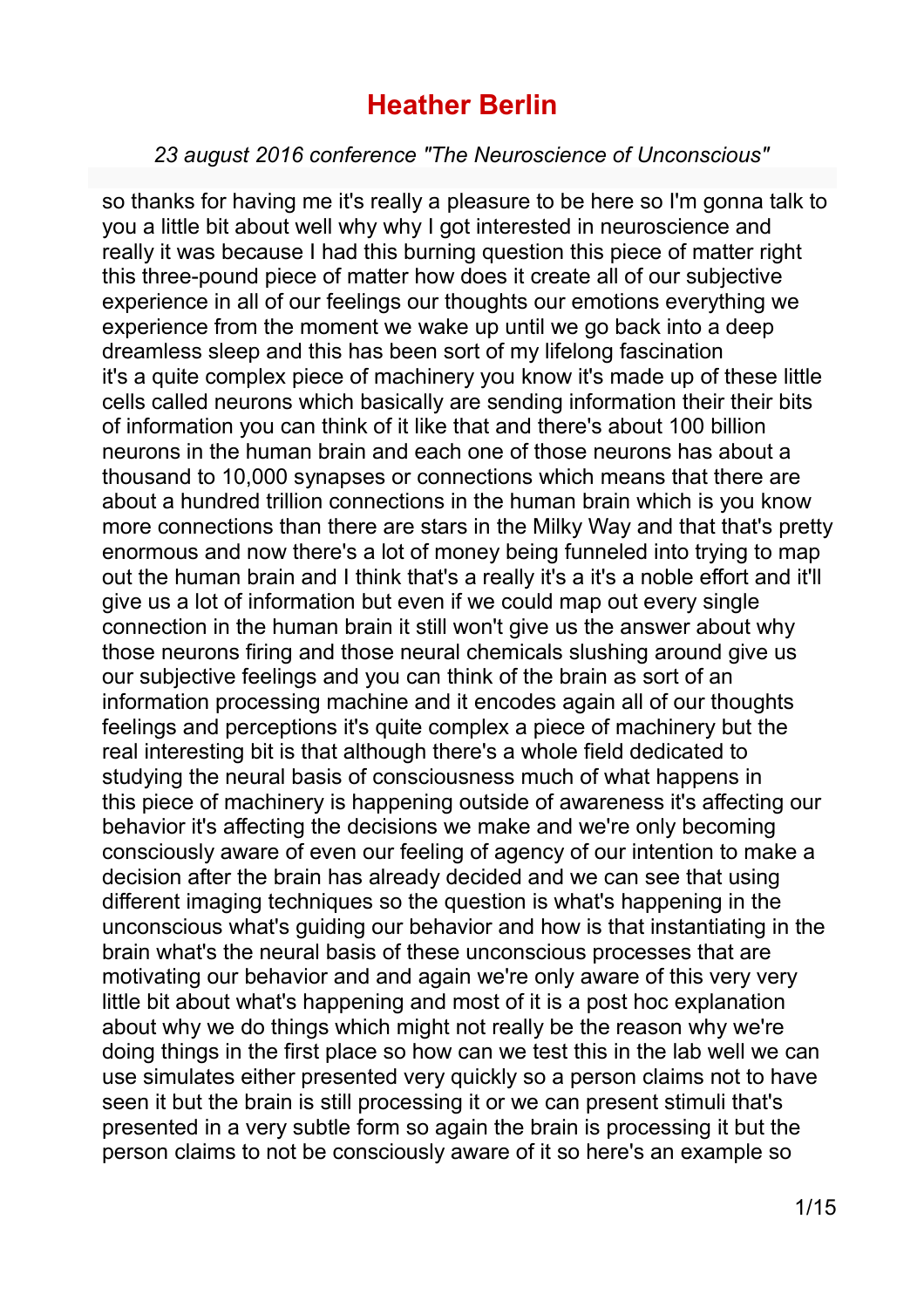<span id="page-1-0"></span>raise your hands if you can see the subliminal message here okay just a couple handful of people I know what you guys are thinking okay a couple more so it's really interesting you once you see it you can't not see it I'm gonna point it out here in the negative space it says s e X you see really obvious blatantly obvious and <sup>[1](#page-1-0)</sup>there's the the bees and where's the birds and the bees and the flowers are kind of like loving towards each other if you can see so there are all these subtle messages in there now once you see it you can't unsee it if I show you this in an hour you'll see sex right away but what's really interesting about using these kinds of stimuli is that the physical stimuli see is exactly the same but what changed was your perception was in your mind so the photons hitting your retina being processed by your visual cortex remains constant but what change was your perception and that's what we want to check is the neural basis of your perception what change in your mind when you saw it versus when you didn't because the physical stimulus remains exactly the same and this kinds of information is getting into your brain and being processed all the time outside of awareness because consciousness has a very limited capacity if you had to consciously be aware of every bit of information that was coming into your brain all day long it would be overwhelming it would be maladaptive but the unconscious is virtually limitless and so it can process a lot more information and it filters out only the very very necessary things that should have come to the the tipping point when it finally comes into awareness but you get these subtle bits of information all the time like this is just always a funny example I don't know how this got through the editors of Parents magazine I think it's sending the wrong the wrong message but somehow that got through this is a another another one raise your hand if you can see the subliminal message here raise your hand oh you guys awesome that's it Wow so you all see the nine dolphins here in the negative space why what is your go-to CP so what what's interesting about this is that pre-puberty they automatically see the nine dolphins that's what they see post puberty you see this other image but you know again it's the same exact stimuli but we're perceiving it in different ways depending on you know what we've been exposed to perhaps so what's out there in reality does not necessarily correlate to how we're perceiving the world the brain is interpreting physical stimuli and and manipulating it and there's all sorts of visual illusions so here's another example if you look at squares a and B it might be hard to see up here here's here's a square a and square B they look as if they're different colors right different shades different shades but actually they're exactly the same shade and it's just the shadow illusion so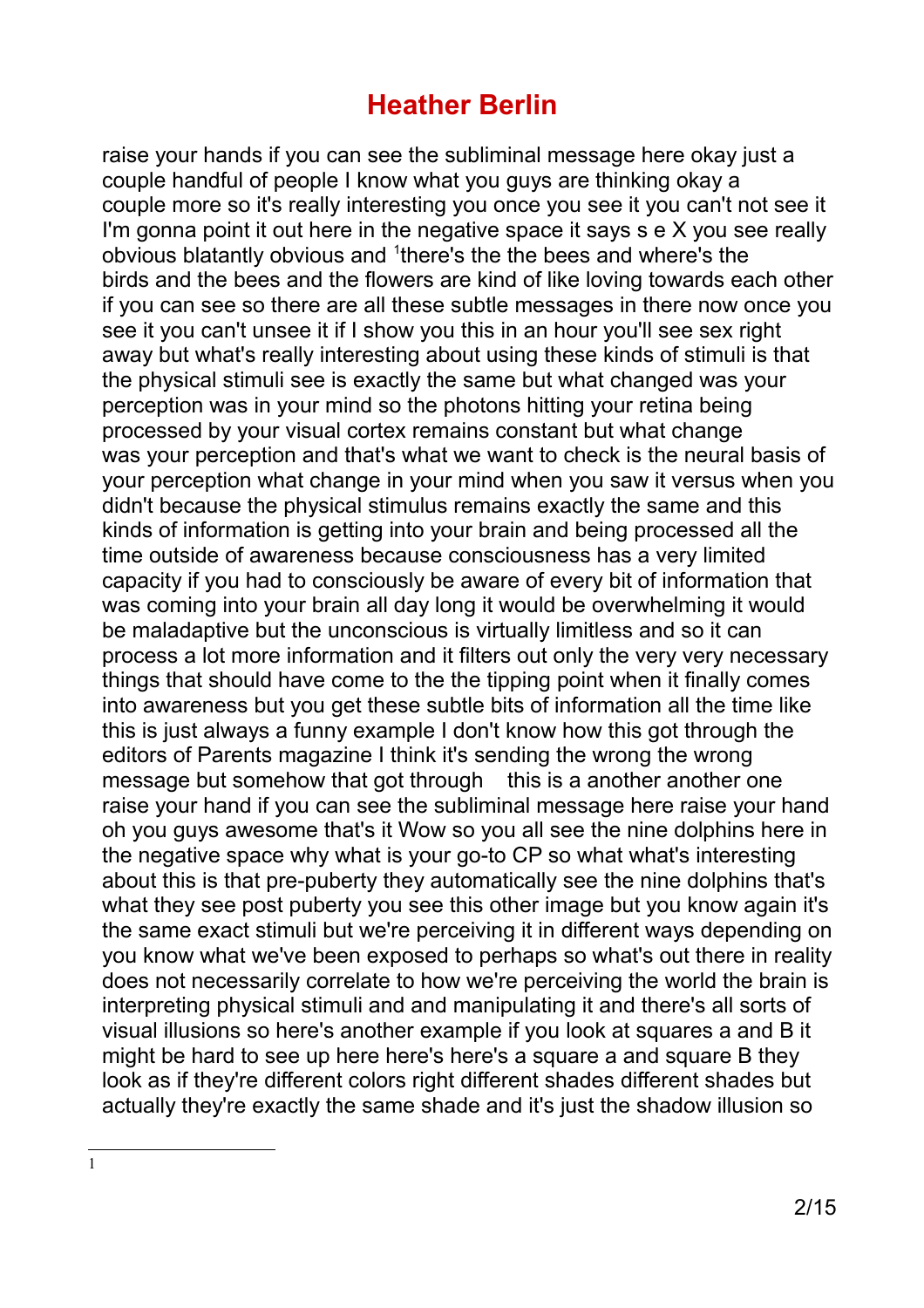you can see if you remove the shadow and draw a line between them they're exactly the same shade and no matter how much you know this consciously the brain still makes this approximation because it says oh there's a shadow here we must lighten it up to make up for it a similar phenomena if you remember this dress-- phenomena we're right it was sort of it was really blue and black but some people saw it as white and gold or some Saudis blue back and that's because there was light hitting it so some people's brain made an approximation and lightens it up a bit and others darkens it up a bit so again what we perceive in her mind's eye is not necessarily correlated with what's there in in reality so we want to again try to track the neural basis of consciousness of what we're perceiving and we can also use these bi-stable images so here for example we can prime you if I gave you words like you know the wise or you know elderly or those kinds of words you might see the old older woman here that's her nose and mouth and her chin and her eye but if they gave you words like youthful and vigorous you might see the young woman who is looking away with thee that's her eyelash that's her nose that's her chin that's her ear so you see two different things within the same image and they'll switch back and forth in your mind's eye but you'll never see them both at the same at the same time similar kinds of Biggers are are here like this Necker cube which you can the face the face of it will go back and forth in your mind's eye you'll either see this as a duck or as a rabbit but never never at the same time so the what we want to track is for example when you see the old woman versus when you don't what's happening in your brain how can we track these neural correlates of consciousness and there's a variety of proposals for the neural correlates of consciousness imadori I'm not gonna go into all these I'm just giving you an example of some of the kind of ideas that are out there and there's an array of them and so but there are a few kind of concepts that have I think held the test of time and held and have kind of proven to have some validity based on a variety of experiments and one is that what what it looks like in the brain when something comes into consciousness is that you have these coalition's of neurons that start to fire together so you can think of in the brain these groups of neurons it's like a Darwinian competition between groups of neurons it's like an election and you know you have a group of neurons that are trying to suppress the other group of neurons and then one group comes into power and that's what's in consciousness and I'll stay there for a few seconds if you attend to something you can stay there longer until another group of neurons comes into consciousness and that's kind of the ebb and flow of conscious perception I like to use the analogy analogy of like a Twitter feed because if you think if each tweet is like a neuron firing and if enough people start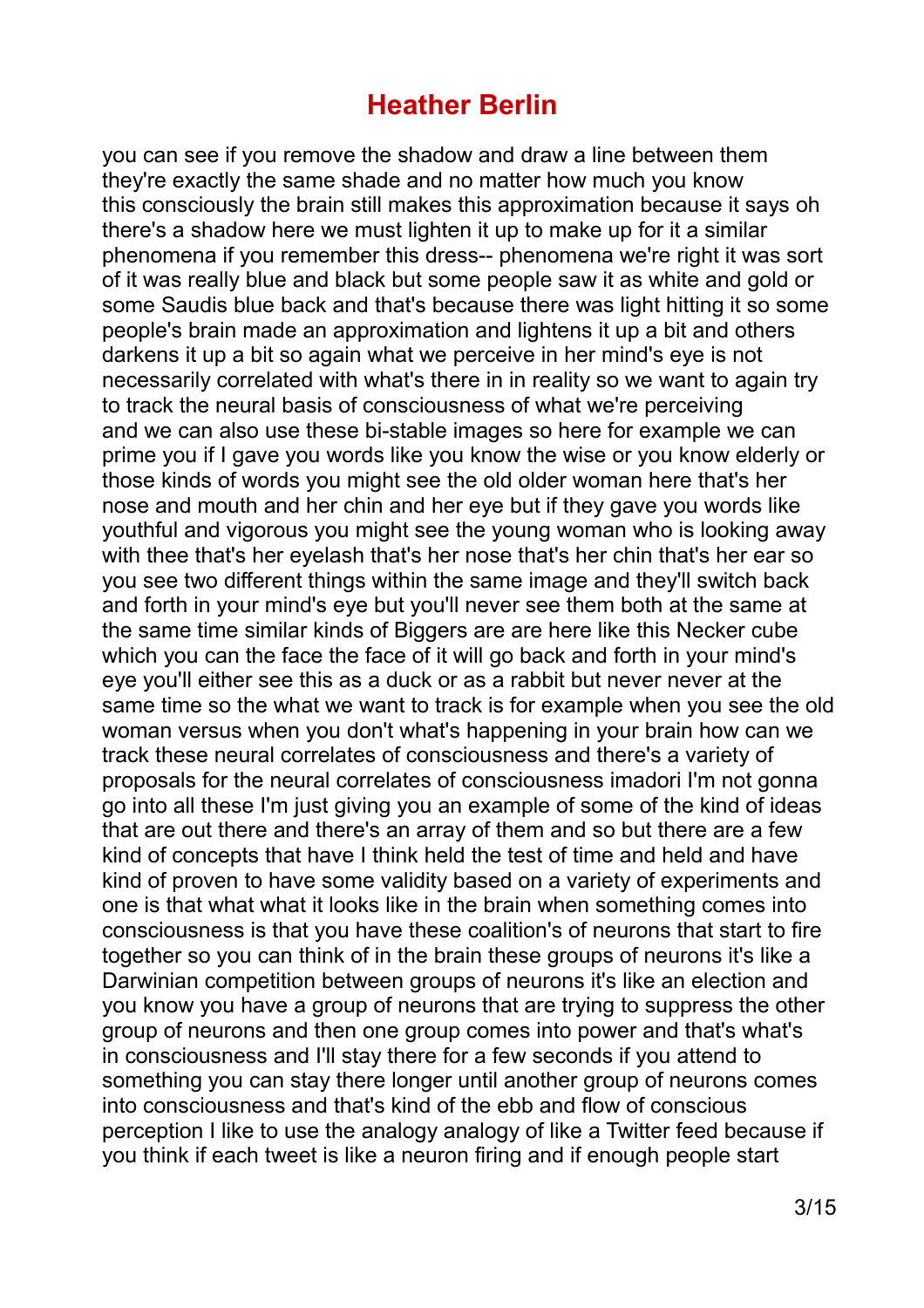tweeting about something at trends and that's what comes into our collective consciousness until something else takes over that's kind of kind of what it's like but it's important to remember that it's happening across the whole brain so this is looking at a neural network if this is just a bird brain just pretty pretty simplistic but you can see yet how complex it is so you have these coalition's of neurons that are occurring across these large circuits throughout the brain and then one question is well what brings these neurons together and one idea is that they start to fire in sync now it's not that they fire all exactly at the same time because that would be like an epileptic seizure but they're they're firing in coordination if you think of it like an orchestra playing you know when they're warming up their instruments they're all out of sync but they're not all playing the same note but when they play a symphony when they all come together but sort of what it's like with these the synchrony of neurons firing together and I also use the analogy of of like a wave you know not everybody's standing up at the same time but they're not all standing up randomly but they're kind of doing this coordinated action now some theories and this is a very popular theory this is now called the global neuronal work space model of consciousness and what what it says is what they find is that when something is presented subliminally it activates these early parts let's say what it's presented visually supplementally it'll activate the primary visual cortex and you can see here you have a spike of activation early on right after the image is presented and then as something comes more into consciousness it starts the kind of reverberate through the brain and starts to activate higher-order areas of visual awareness and you can see this sort of wave of activation moving forward in time and then when it reaches consciousness you get activation in these prefrontal areas and these kind of feedback loops and that happens around 300 milliseconds after the presentation of the information so the more brain activation in a way the more it comes into conscious awareness and lots of studies are showing this so one theory suggested that there might be something about this time period that when you get a kind of spike of activation at around 300 milliseconds and start showing that's when you see the sex and then it comes up into your prefrontal cortex so this one theory by stanza hain was that you know if you've used stimuli whether it's conscious or subliminal you show identical EEG activation or electrical activation in the brain for the first two hundred and seventy milliseconds and then if this stimuli remains subliminal that brain activation Peters out but if it comes into consciousness you get this sudden burst of widespread activation at around 300 milliseconds after the stimulus that's characterized by this EEG signal which is called p-3b signal and that some have called that the neural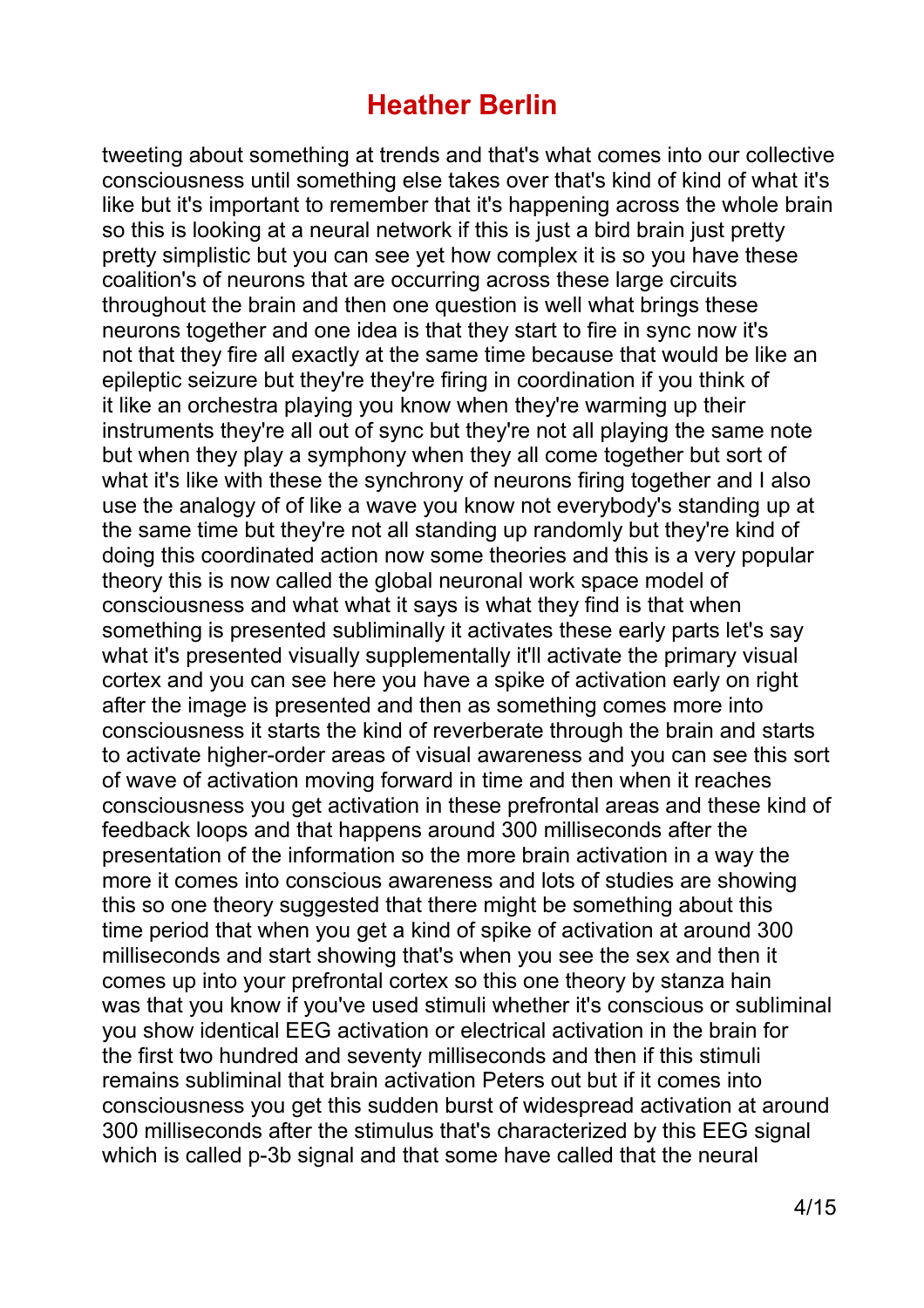correlate of consciousness that activation the p-3b but this recent study just came out which showed that the p-3b signal could be detected during unconscious processing of stimuli so what they did was they presented stimuli all the stimuli was presented subliminally unconsciously they masked it so they would show either the word left for seven milliseconds followed by sort of a mask which blocks it so you're not consciously aware of it and then occasionally they would show the word right which was called the oddball and what they found is that the rare stimulus the word right produced a strong p3b signal widespread across the brain so what this shows is that this is evidence that the p-3b signal is not necessarily it's not the neural correlate of consciousness because this was happening outside of awareness it might just be a signal of sort of this complex sustained unconscious brain activation and this contradicts that global neuronal work space theory so what next well this very popular theory now is called the integrated information theory of consciousness which was created by Giulio Tononi who's actually psychiatrists and he does sleep research and what he said and it's I'm not going to get into the details of it but it's basically an information processing theory that says any any substance any any kind of mechanism that has a high degree of integrated differentiated information will have the property of consciousness so it's kind of like just a law of the universe like like the law of gravity so and it just happens to be that the brain is one of those pieces of machinery that has a high degree of integrated information and so you know integrated meaning that let's say if you had your camera and he had two pixels and one of the pixels goes out well that's not gonna affect the pixel next to it right that's not integrated but if one pixel goes out and it would affect the other one that would be a degree of integration of information and so you can see the more it sort of integrated the information the more conscious that system will be so all these studies are well and good and they're very interesting but again what about the unconscious that's where a lot of the interesting stuff is happening and most of the studies and neuroscience that are looking at the unconscious will look at like whether you see it or don't right do you see the word sex or don't you see the old woman or not which is kind of like a static unconscious it's devoid of emotion of motivation of meaning so what I was really interested in is this or the dynamic unconscious the Freudian you know really rich contextual unconscious and Freud was a neuroscientist and he actually when he was coming up with all of his theories he was trying to map them out in the brain and this actually is Freud's diagram of what he thought the neural basis of repression was he thought you had like this information going one from one neuron to the next but then it gets sidetracked in this side cathexis and pushed away and relegated to the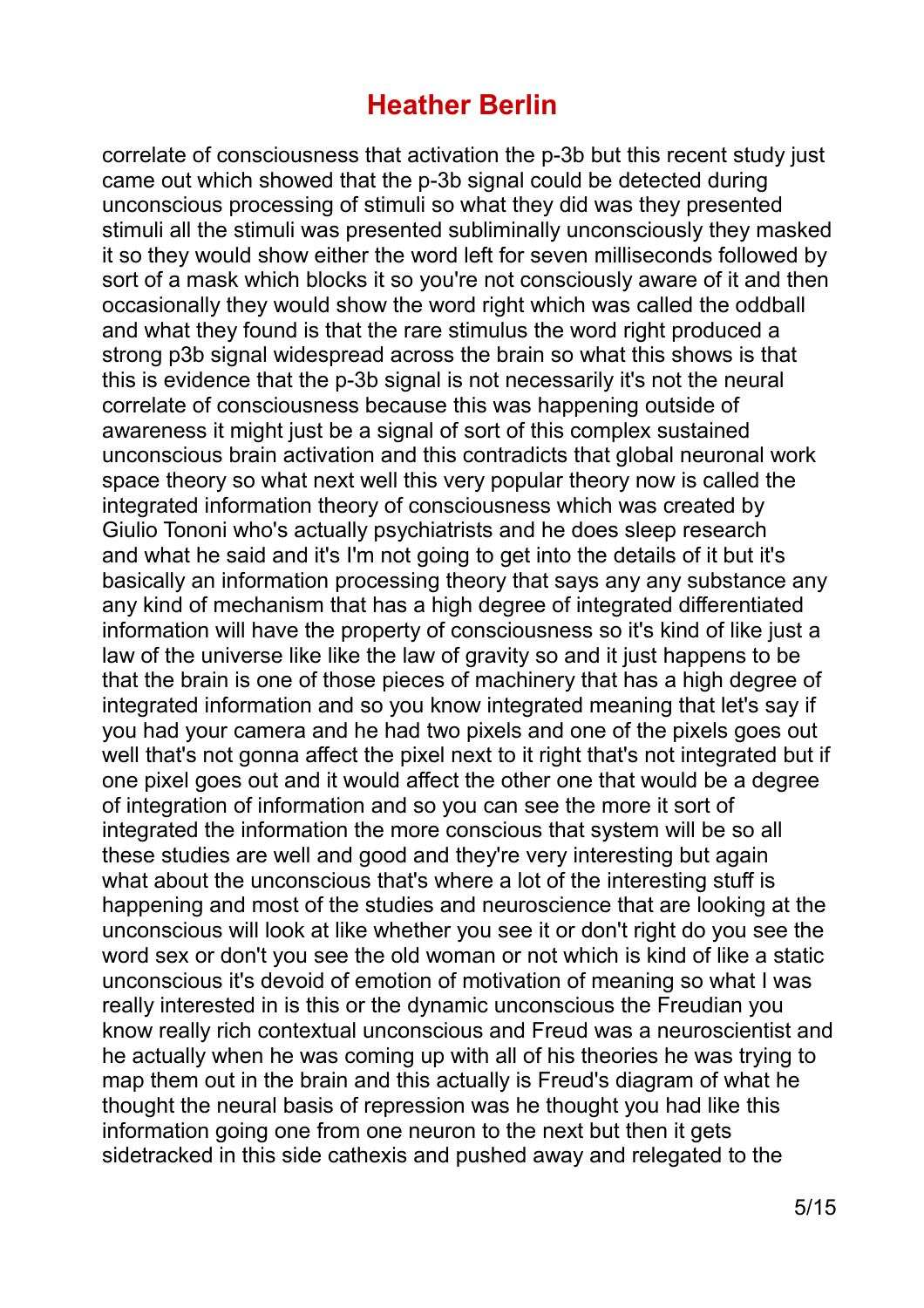unconscious so the interesting thing about Freud is I don't think he was right in everything he said but with the modern tools that we have where we can now peer into the brain why not test out some of his theories and see if it holds true given what we know today about neuroscience because he didn't have the tools that we have now to really look at the brain and see how these theories of the mind were instantiated in the brain so I'm just going to go over a couple of studies that are beginning to look at the neural basis of the dynamic unconscious and these studies didn't necessarily specifically set out to kind of explore the neural basis of psychoanalytic ideas but they do in a maybe a non direct way so this was an interesting study that came out of Chris Fritz group in London looking at the neural basis of subliminal motivation and what they did is they showed people in fMRI so fMRI was looking at blood flow to different parts of the brain they showed them either a penny or a pound I'm sorry penny or a pound and the pound being worth much more than the penny and they masked it on either side with these images so all the person claimed to see was these images and and and the pound or the penny was presented for either 1750 or 100 milliseconds and the person claims to only consciously see the money when it was presented at a hundred milliseconds but they were told either way whether you saw it or not to just squeeze this lever and the harder they squeezed the more sort of it would go up and the more money they could win and they were told just squeeze either way so sure enough when they were presented consciously with the pound they were more motivated they squeezed harder but when they were told to squeeze when it was presented subliminally they still would squeeze harder for the subliminally presented pound so something was getting in there and then what they did is they looked at what was happening in the brain in both these conditions and what they found is that whether it was presented subliminally are super liminal II they had similar activation in a subcortical part of the brain called the ventral pallidum which is part of the basal ganglia and this is part of the evolutionarily older reward system center in the brain so what this is saying is that it suggests that there's this sort of bottom-up decisionmaking process where the ventral pallidum is part of a circuit that's first weighing the words and deciding and only after does it then interact with the higher levels the more conscious levels of the brain the prefrontal cortex and so often the prefrontal cortex is the last to know or you're the last to know so I kind of like to talk about it in a very general sense we can think about two systems in the brain roughly speaking you have the evolutionarily older subcortical areas here in red like the striatum which is like processing reward look I've just talked about the amygdala which is processing emotion you have areas that are involved you have areas that are involved in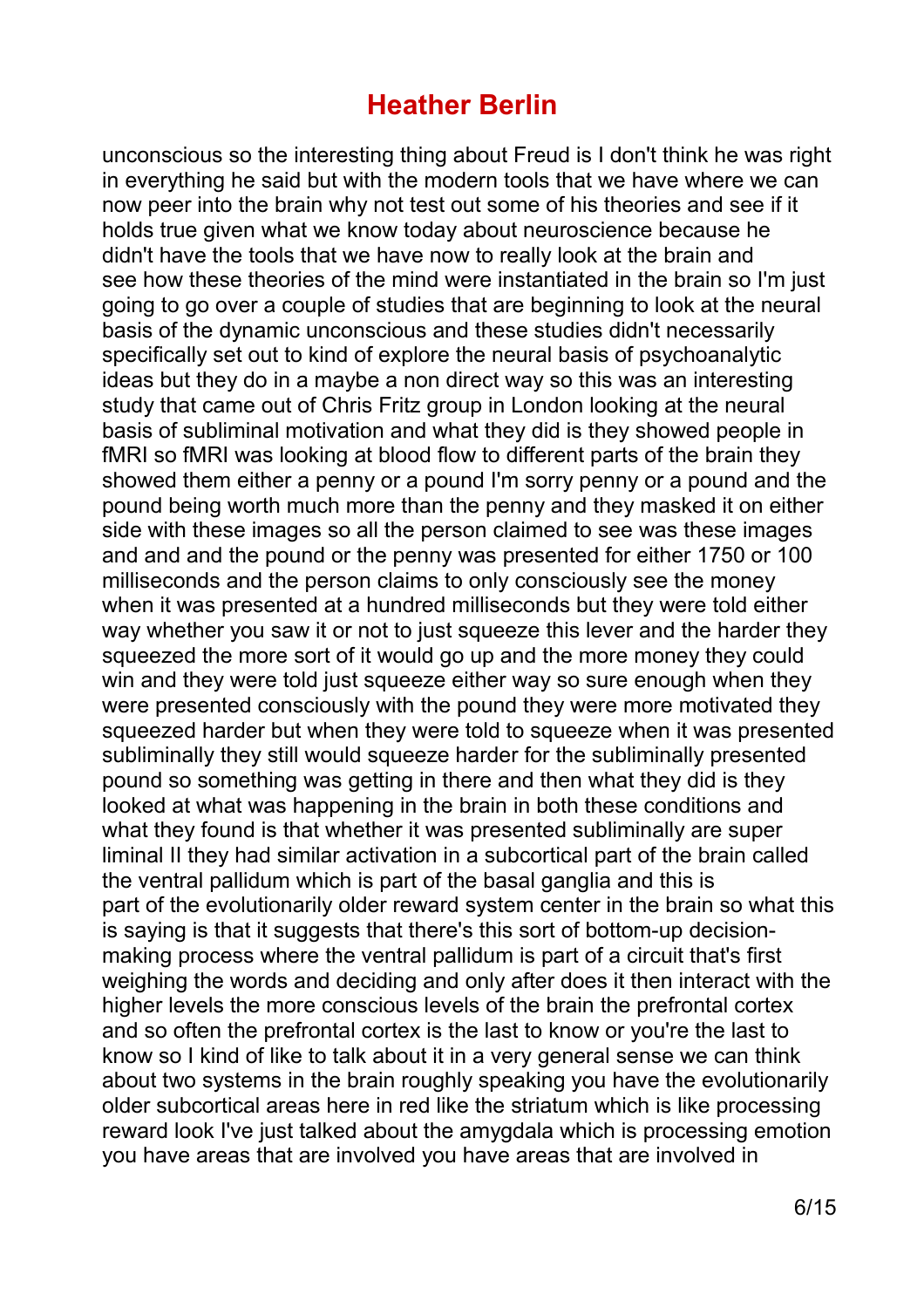memory these are evolutionarily older some people call it your reptilian brain it's motivating you for going for immediate reward and pleasure and avoidance of pain and then you have that those urges balance with the more recently evolved these areas and blue the prefrontal cortex which is thinking about the long-term consequences of your actions so you might say okay I want that piece of chocolate cake right now and then the prefrontal cortex says well wait you know summer is coming maybe I want to look good in that bikini and then you know they go back and forth and eventually you come to some kind of a you know consensus but if you have damage to the prefrontal cortex or which is like your brake system and you know in 40 in terms you can think of these sub critical areas like your it impulses right and this the prefrontal cortex is like your super-ego or you can think about it the accelerator and the brake if there's damage to the brake system or if it's under activated by a neurochemical imbalance and you can get impulse control disorder problems you can't control your impulses who needs all sorts of things even people with ADHD people with who can't control their emotional outbursts those kinds of things or you know you can have too much acceleration so you can have an intact break but you can have too much activation from these subcortical areas or you can have a problem in the connectivity between these two systems or there can be a genetically related imbalance but either way when there's an imbalance in these systems it can lead to to a variety of different psychiatric illnesses but getting back to Freud these subcortical you know impulses he was right when he talked about these defense mechanisms we have when we suppress things when we repressed them when we push them outside of awareness unwanted memories or emotions and just to clarify suppression is the conscious pushing away of an unwanted memory or emotion so when you push something out of a you say oh you know I'm having a fight with my significant other but I need to work I need to focus I'm gonna push it out of out of my conscious mind repression is when that happens unconsciously so something happens to you it's very traumatic it's automatically relegated to the unconscious and then there's dissociation which is when you split off and you only have awareness of these traumatic events in different brain States quickly I'm going to go through a couple of studies which are starting to point out the neural basis of these processes one is this study where people have to learn word pairs like what does that ordeal Roche and then in one paradigm and they were put in the fMRI scanner and one paradigm they were told one of the words in the board pair or deal and they were told don't think of the word that goes with ordeal so they were told to suppress it now you might think the white bear thing well if you don't don't think of a white bear that's the first thing you think of but because they had this extra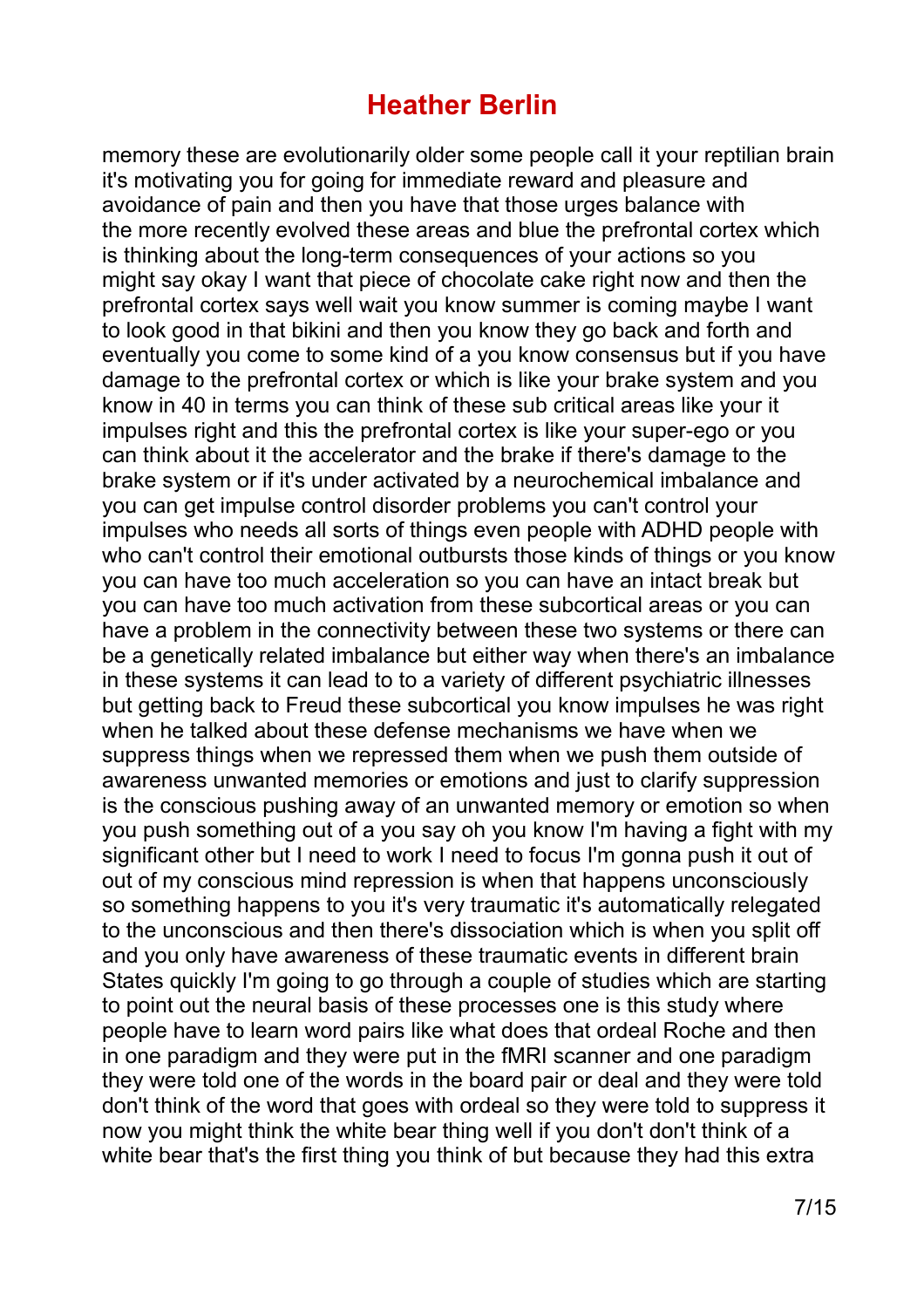step they didn't say don't think of rote she said don't think of the word that goes with ordeal it actually works they were able to suppress information then they had a response condition where they said I want you to think of the word that goes you know with this word pair and then a baseline where they were told nothing and they behaviorally you can see when they were given a memory task after in the suppression condition they actually had decreased memory for the word Roch let's say in this case so they actually were suppressing the memory and what was happening in the brain is that you actually had increased activation in areas of the prefrontal cortex which you can see here especially the dorsal lateral prefrontal cortex and decreased activation of the hippocampus which is having to do with memory so you're actually having an active process where you're pushing things outside of awareness what about suppression though well repression sorry repression happens automatically and that's that's very difficult to study in lab so we use this technique which is actually called continuous flash suppression in order to measure repression but here basically you just have these two like Mondrian images we have one I sorry you have one Mondrian image presented to one eye and let's say an angry face to another eye the angry face is very salient and normally that would that would breakthrough you'd be consciously aware of it and what happens is that even though these two images are presented one to each eye all the person who claims to see is this Mondrian image because it's so salient it's the splashing image it suppresses the other and so with this technique you can present stimuli to people in full view without them being consciously aware of it and they use this technique in this study where they use continuous flash suppression and they presented in one part of the visual field either left or right visual field a naked woman or a naked man and then they they presented and the other eye this image and all they claimed to see was the flashing Mondrian image and the test was basically to see where is a person unconsciously attending to and we tested they tested this by giving them as little cavora patch it's hard to see but it's either it was tilted a little bit clockwise or counterclockwise and it was either presented to the left or the right visual field they measured how quickly the person can say what direction it was facing the idea being that the quicker they can say it means they were early were attending to that field of space and so using this technique they were able to see where people's unconscious attention was and the interesting thing about this study is they gave it to heterosexual men and women and homosexual men and they found that sure enough the heterosexual women paid way more attention to the area of space where the naked man was and interestingly homosexual men had that same response where they paid more attention to where the subliminally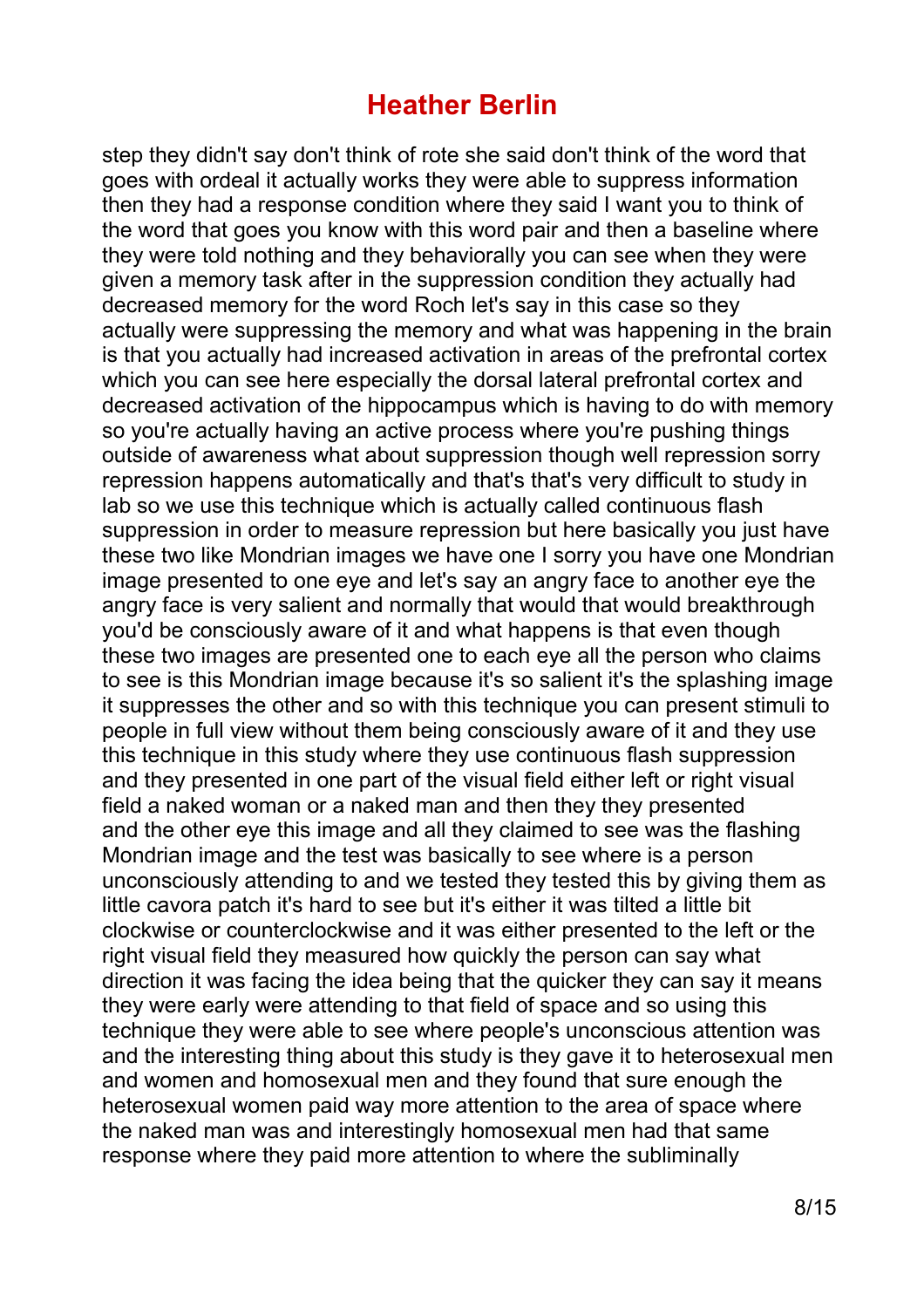presented naked man was men paid more attention to where the subliminally presented woman was okay at all pretty interesting but really why I think this is getting at repression is that okay when there was a naked woman women there was no change in where the women attended but when there was a naked man the men actually diverted their attention away unconsciously to the naked man which Freud might call repression so you know journeys come up with these novel ways to measure and then we can start looking at what's happening in a person's brain when this is occurring finally dissociation this is a process again when people split off so the other if you can think of it like pushing unconscious or unwanted things down into the unconscious this is kind of compartmentalization pushing it off into one compartment and not having access to these memories in another and usually these people have two different brain States they have one which is called the neutral well now let's call it used to be called multiple personality disorder but now it's called the dissociative identity disorder basically because the idea is that they have one identity that's been broken off into pieces rather than multiple personalities but in one identity state they don't have access to those traumatic memories or events in the traumatic identity State they do and what's really interesting is that they can have different physiological arousal to stimuli when they're in these different states they can have different allergic reactions to things and they can even have different EEG responses and this was an interesting case of a woman who claims to be blind in one state now imagine that you're physically able to see and then keep her eyes open and try to not see right it's almost it's impossible however she claimed to not see and all these tests they gave her of her optics looked as if she was blind in the state and then the gate they gave her a test where they did this flashing checkerboard image and measured her brain activation in the primary visual cortex which is where the visual information goes right away it's really early on in the processing and what they found is in the sighted state she got a very distinct EEG activation to the flashing checkerboard but in the state she said she was blind she didn't she had a flatline v1 we call it primary visual cortex which is very difficult to explain which means the suppression had to occur very early on in the visual process that the level perhaps of the thalamus we wanted to explore further but then she she got better so that was good for her but not for the science but what's interesting is that a lot of you and I and I taught I am a while back in Switzerland and I remember talking about this case and there were people are just like well that doesn't even exist that disorder and you know the thing I think that's interesting about uncovering things with neuroscience is that it gives you some kind of tangible evidence so these people are reporting these symptoms but they're subjective right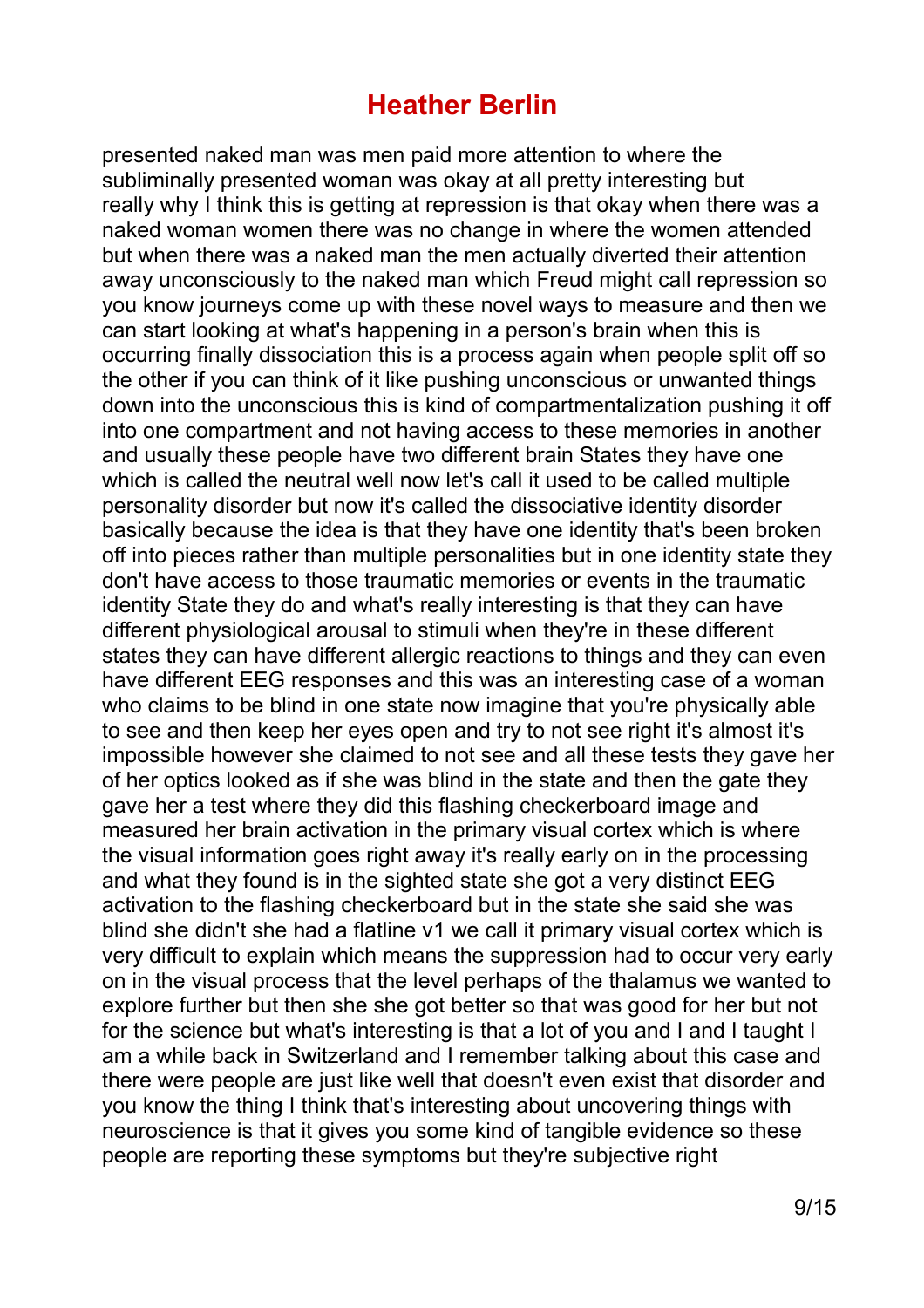just like consciousness is subjective but if we can show something physically point to something objectively then it legitimizes what people are experiencing subjectively and this was actually one of the first studies that was done looking at structural differences in people with dissociative identity disorder and actually found that they had smaller significantly smaller hippocampi hippocampus here and you can see a migdal eye here then then healthy people and so there are physical changes and one idea is that you know what's interesting is that people who experience trauma and didn't develop dissociative identity disorder actually had larger hippocampus and amygdala so maybe that's a protective factor or maybe having exposure to trauma early on while the brain is developing because because we know core like cortisol can affect the development of the hippocampus so if you have high cortisol levels at critical stages of development it can actually cause shrinkage of the hippocampus so that could be the reason as well it's hard to say we don't know but there are physical changes and in just this other study they had people who can self control when they switch between these two states and they had given therapists transcripts of actual traumatic memories which they claimed happened to them when they were in their traumatic state but when they were in their neutral State they clean that never happened to them and then they were gave the therapist just neutral memories that they they claimed happen to them in either state and they read these these patients these scripts the traumatic memory scripts and the neutral memory scripts when they were either in the traumatic identity state when they said yes that happened to me or the neutral state and then they did all sorts of measures looking at fMRI looking at physiological measures like heart rate blood pressure and this is really interesting they found that when they were in the neutral state you can which is the dotted line and the traumatic state is the solid line and then you see this side here is the they were red the neutral memory script and this is the traumatic memory script and you can see when they're in the neutral State what you have here is what that's heart rate frequency they claimed it didn't happen to them and then sure enough they don't get an increased heart rate but when they're in the traumatic state they claim it did happen to them and they do the same thing with blood pressure and so on so when they're in these things they clean that didn't happen to them and they're not even getting the physiologic responses to those memories so there's such a level of suppression that they're not even really responding which is pretty amazing and the question is what's happening in the brain well they we see that when they're in the the neutral state when they're keeping those memories at bay it actually all those areas in red you have increased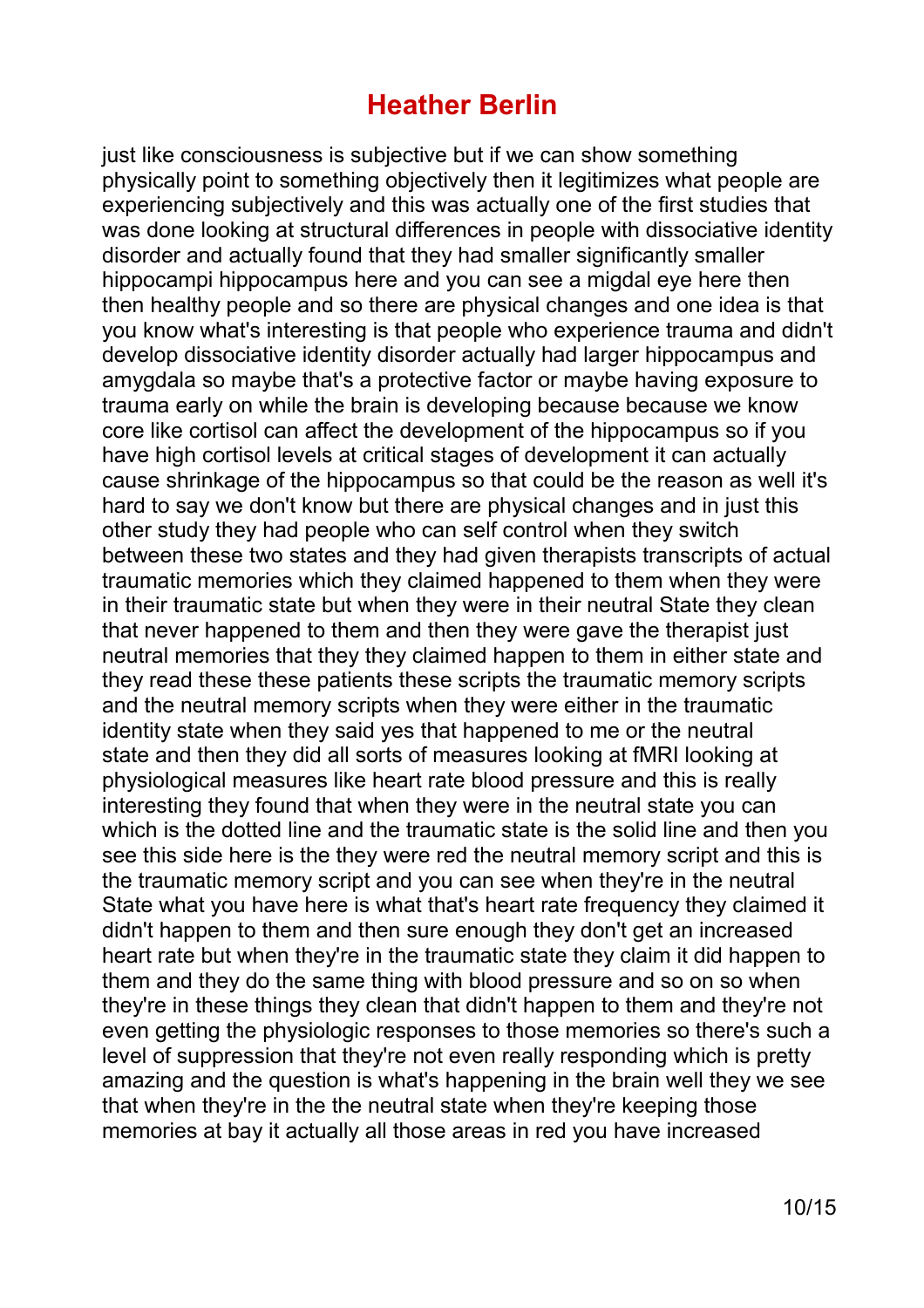activation a lot of prefrontal activation it's an active state it takes more cognitive energy it takes more brain power so to speak to keep things at bay that's why perhaps when you and Freud was right you know when you release your defenses when you let go of that prefrontal cortex that's suppressing things it allows these unconscious memories and emotions to come to the surface and that's what things like psychotherapy tries to do you know people take certain drugs to get to those states you know but it doesn't have to be that it could be meditation and so I started getting interested in this what can get people to decrease prefrontal activation decrease the defenses so we can access these traumatic memories and emotions which is very therapeutic when they come to the surface and they can be reintegrated in the brain in a neutral way so they're no longer threatening and they're no longer affecting people outside of awareness in negative ways or in negative behavioral patterns that they keep repeating and so the sort of last part of my talk is that is the more recent work that I've been getting interested in is looking at how can people get in these states without drugs and you know in a positive way and one thing that struck me was was when people are improvising when they're being creative during improvisation and one thing that really struck me was freestyle rap so when people are freestyle rapping and I know it sounds like a very novel kind of thing but if you I saw it once and I thought wow that's like free association they're in the moment they have to stay on beat it has to make sense it has to rhyme you don't have time to analyze and think and we know think about what other people are thinking you're in the moment you have to do it there's no so you have to let go you have to let go so my question is what's happening in the brain when people are in this state when they're improvising so I'm going to give you a little sample so you can see what I mean this is of a rapper who the first part of the rap is going to be it's the written rap part and then the part in the middle you'll see is improvised and then I'll go into a little bit of a study which we're starting now where we're going to compare rappers in the scanner when they're doing memorized rap verses improvise to see the difference in their brain so here is the sample so you can get an idea of what I mean and how sort of impressive I think it is performance feedback revision see the jeans are like a text with a hundred thousand pages and revisions occur in the random changes that come from mutations and when they see the light that's the performance that's the phenotype and natural selection well that's the feedback side that's about who survives and whose genes catch rise in the next generation yes what I'm saying is that a rat performance like this is the best illustration for the way that descent with modification works as the performance is necessary to change the words to decide which have an impact and which to send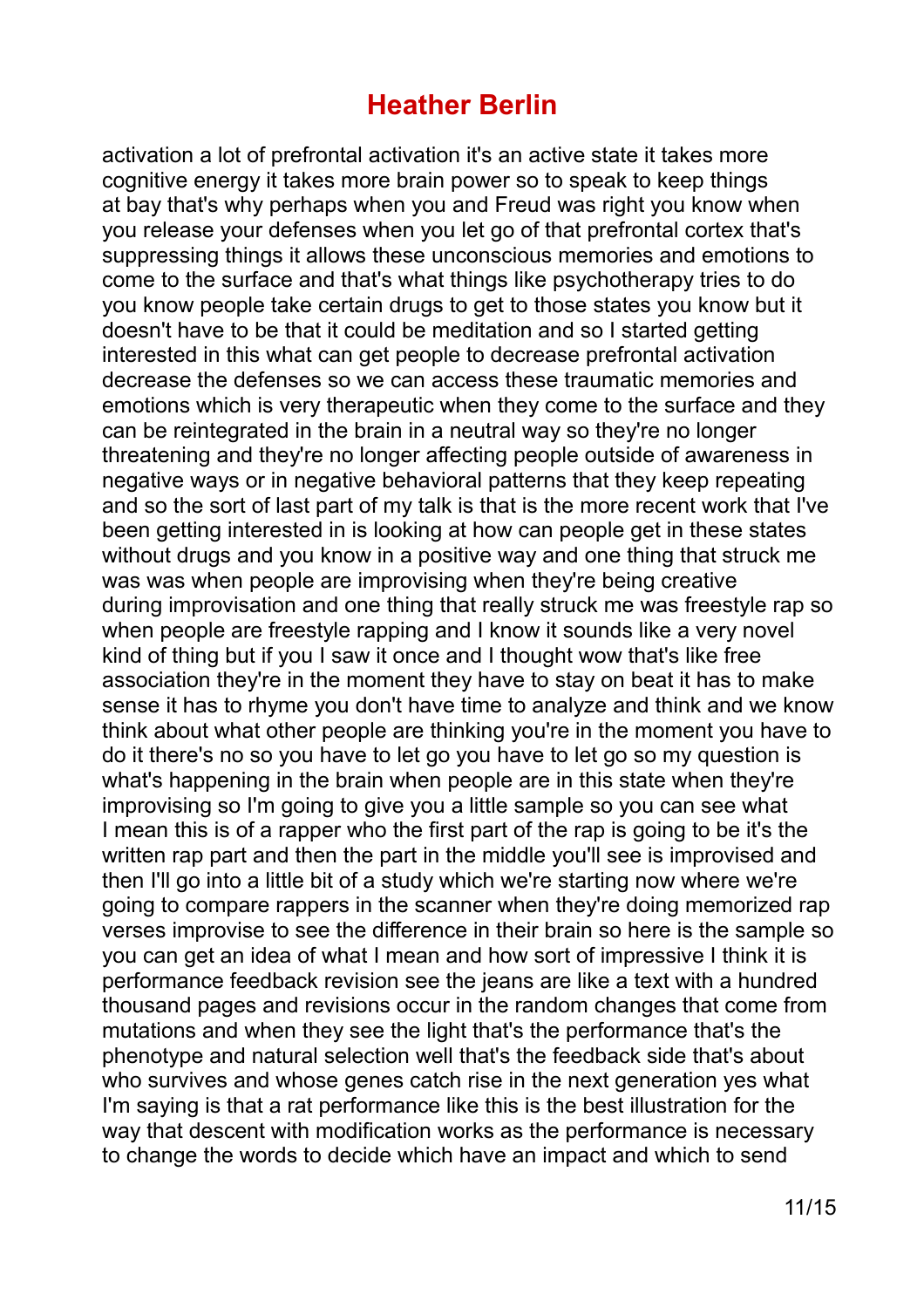back to the drawing board in fact I just did that when you failed to react cause any line can change and mutations occur when I improvise on stage cause up until this moment everything I said was off the page but now it's time for me to switch it up and do a little freestyle section I'm gonna try to make it specific so that I can beat your cheater detection yes I might be a bit of a tough back to follow at the Hammersmith Apollo that's why the intervals next but I'm a massive apostle of science yeah that's the way that it goes with these craziest flows this is me just improvising trying to say what I know I wanna make a mistake that just does me rocking the rhythm and trying to introduce a little bit of mutation into the system aha I might just come with these freestyle cipher and flows so I'm gonna sing rhymes with the Bible code he's been analyzing them up and jumping the mother and surprising him but you know I'm kind of the best at this I'm not a geneticist but I kind of understand the things that they've been expressing like every human being on this planet is relatives which means every relationship is relatively incestuous which this couple demonstrates nice one excellent this is the way that I'm wrong in the rhythm this is what you call the agnosticism rationalism but man all of these critics have been pissing off Robin it's talking about godless liberals what come on this warning godless liberals of that we got quantum physics and we got ideas about evolutionary altruism okay and some people might try to say that way humanism is the new religion but it's not because our ideas are open to revision see that's the difference right here I'm trying to speak this stuff clear and if you like that yeah then you can make some noise back to me [Applause] not just I'm trying to flip it to this risen yes this is me introducing more randomness into the system but this is my little concept it's kind of simplistic it goes like this performance feedback revision so if you want to know about evolution this is the definition like this performance feedback revision and if you want to check it out again I got CDs you can get them performance feedback revision so anybody here can use this concept to learn how to do anything if you want performance feedback revision so say with me performance feedback revision thank you okay so that happens to also be my husband little Africa so I got to put him in the scattered that's him in the scanner there I don't know if you can see it but he had holes in his socks I don't know why he decided to wear holey socks but anyway then this is actually his brain um so we had him do freestyle and memorized and you can see that part there is missing that's the part that I said do with listening it's completely gone that's right I had to throw that in there but this study was based on a preliminary study that was done basically in a smaller group which the findings show that when they're in the rappers are in this freestyle phase you compare to the memorize phase you get a unique pattern of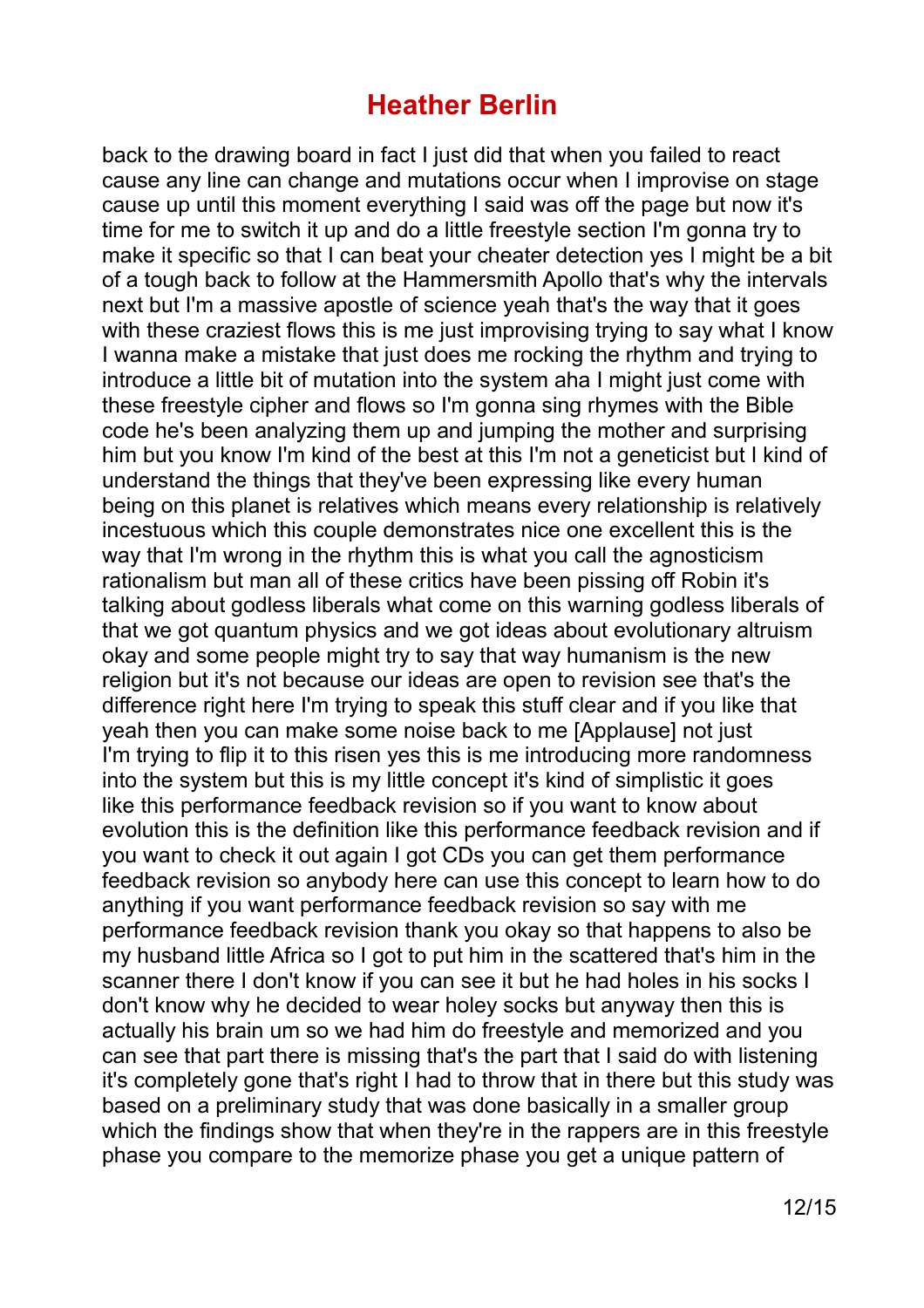brain activation you get decreased activation here these areas in blue in the dorsal lateral prefrontal cortex and remember the study before when they were suppressing the memory of the word pair you actually had increased activation in dorsal lateral prefrontal cortex but here you're decreased and so that's bringing down the defenses now this part of the brain has to do with self-awareness has to do with making sure your behavior conforms to social norms so when you're in that flow state you kind of lose your sense of self you lose your sense of time and place the moment you become too self-aware you step out of it and it messes up your performance and it could be with anything with also with sports as well you know if you're in the midst of playing tennis if you start thinking like oh what angle should I hit the ball in order you lose it and you know the heel so they also had increased activation here on the medial prefrontal cortex and that has to do with internal generation of ideas so you have this flow of information that's coming from within the filter system is taken off so novel associations between ideas can be made and it allows for creativity it's that flow state that people talk about that really is associated with positive emotions and people strive to get into that state what's interesting is another study that was done by Charles limbs group in jazz improvisers and again they were played like a keyboard while they were in the scanner they were even to kind of do that with their hands and they didn't memorize or improvise piece and there was a similar pattern of brain activation you had decreased activation here in the dorsal lateral prefrontal cortex and increased activation in the medial prefrontal cortex again so they're in this similar kind of flow state where you release your inhibitions and the idea is that things can bubble up from the unconscious it's coming from from within the the other thing that I couldn't was interested in is well what about comedy improv and it turns out that there's actually been so far nothing published looking at what happens in the brain when comedians are improvising there has been a study which looks at what happens in your brain when you're appreciating when you're viewing humor and what they found is they showed people like either the Simpsons or Seinfeld and they found that when things were funny you have this humor detection phase where you get activation in like temporal areas of the brain temporal parietal areas that have to do with making associations between ideas and really comedy is to do with novelty so when we find something it takes a sharp turn that we didn't expect it surprises us we find that funny and this part of your brain the temporal areas or making or looking at sort of past knowledge of what we know and the new information that's coming in and comparing it and finding something novel and then we get the humor appreciation phase where you get activation in these reward centers of the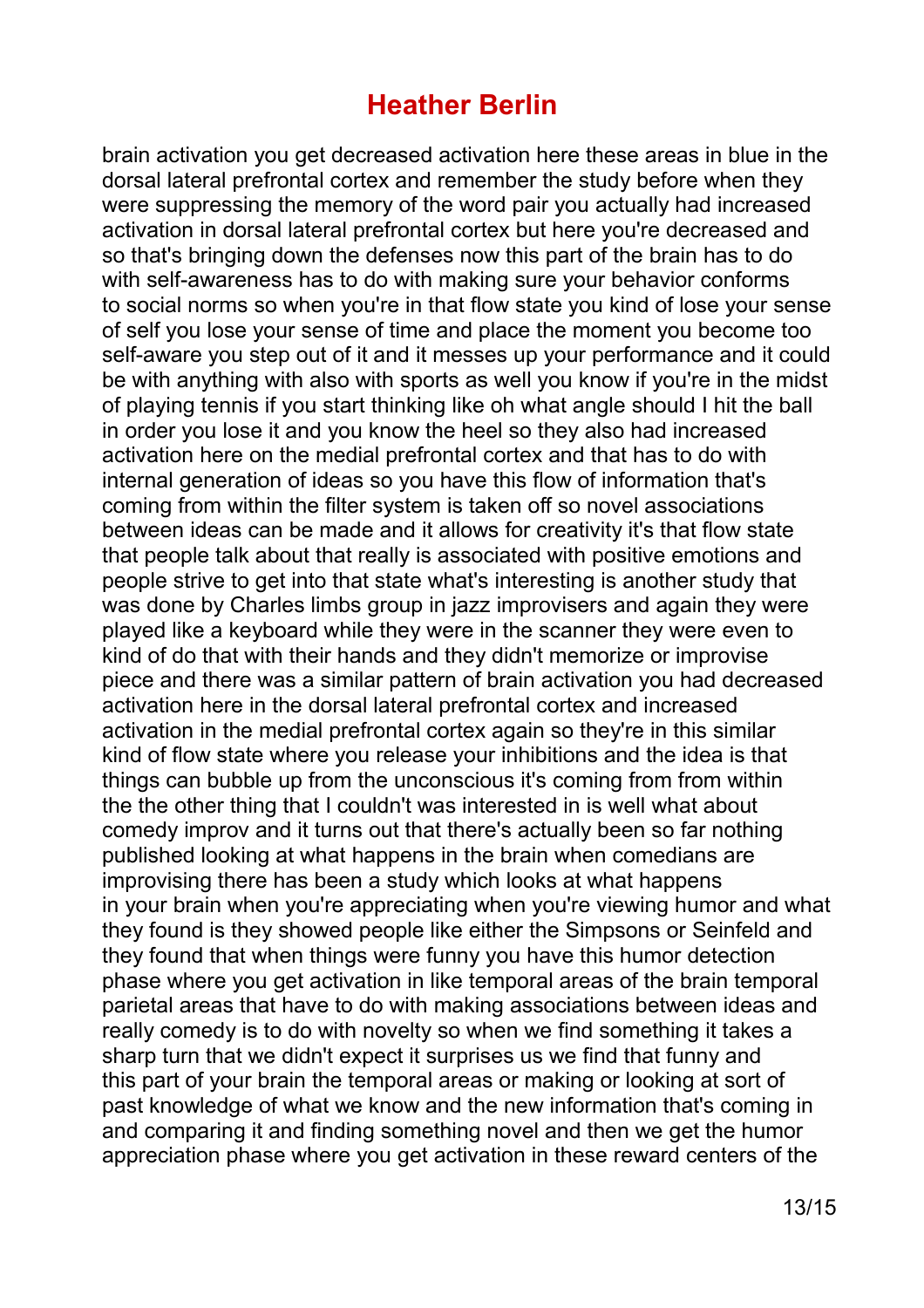brain I'm running out of time but slate the one thing is just that there are differences between men and women and their appreciation of humor which they found that they showed men and women different either humorous or non humorous cartoons and when they were funny they had similar patterns of activation again they had that temporal parietal Junction which is about making associations between ideas and dorsal lateral activation but women actually had more dorsal lateral activation which means that they were basically analyzing the kind of the they were analyzing the semantic structure of the jokes more but then when they found them funny they actually in the humor appreciation phase they had it's hard to see here but they had this this red peak here significantly greater activation in the reward center of the brain so when they did find them funny they got more pleasure out of them and we think that this has to do with expectations so the men were expecting it to be funny so when it was they just got this little kind of bit of pleasure but when it wasn't funny they were actually disappointed you can see this green up here but the women when it wasn't funny there I go well that's what I expected but when it was there was this huge so basically women are harder to please but when they're pleased they're very pleased and finally the you know one study then this is preliminary data on presenting from some colleagues that hasn't been published yet but they actually did look at comedians from themselves when they were creating humor and they gave them these Cathy's cartoons and they were told to either create a funny or a mundane caption for them and they looked at what happened to brain when they were creating funny or mundane captions and they found interesting similar parts the brain they're active the temporal parietal Junction I talked about that makes associations between ideas novel associations and the striatum the reward center of the brain but what was interesting is that the order of activation is reversed so even though those same areas of the brain are active when you're appreciating humor when the comedian is creating it they actually have the striatum part the reward center is active first and then the Association areas which is interesting so they're almost like getting a little bit of a kick because they're about to say something funny even though they might not even know what they're about to say yet I mean they also found that professional comedians had more temporal Junction activation which means they were like making these associations they were better at making these associations and less medial prefrontal activation which means it took them less effort to come up with something funny and the other thing that I just want to say about these states is that to get into the to get into these improvising States again you don't necessarily need you know drugs and this kind of thing these all these